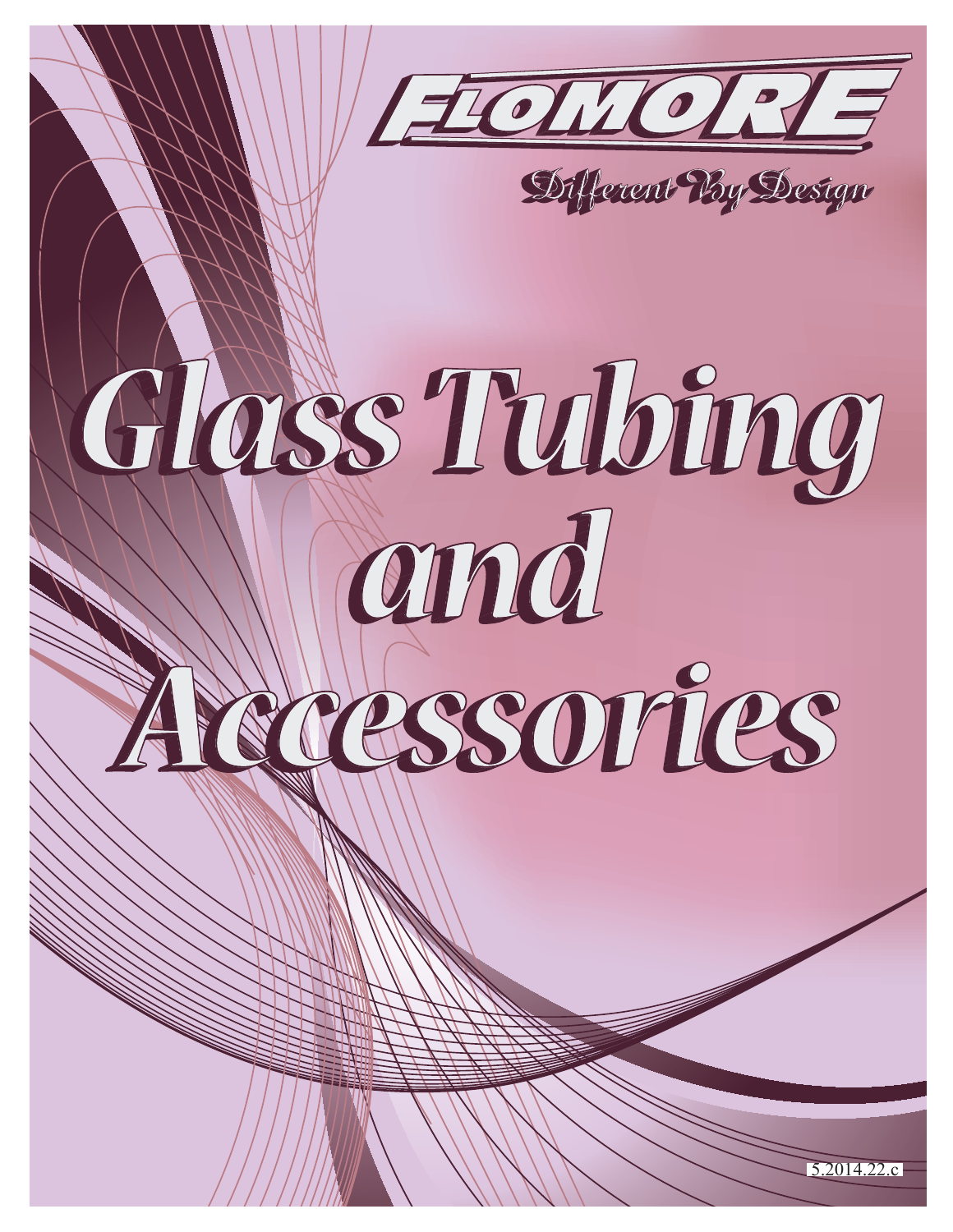

| Red Line Glass                   |                            |
|----------------------------------|----------------------------|
| <b>Part Number</b>               | Dimensions (inches)        |
| 1D12E                            | $\frac{5}{8}$ x 12         |
| 1D14.75E                         | $\frac{5}{8}$ x 14.75      |
| 1D20E                            | $\frac{5}{8}$ x 20         |
| 1D24E                            | $\frac{5}{8}$ x 24         |
| 1D36E                            | $\frac{5}{8}$ x 36         |
| 1D48E                            | $\frac{5}{8}$ x 48         |
| 1D60E                            | $\frac{5}{8}$ x 60         |
| 1D72E                            | $\frac{5}{8}$ x 72         |
| 1E24E                            | $\frac{3}{4}$ x 24         |
| 1E36E                            | $\frac{3}{4}$ x 36         |
| 1E48E                            | $\frac{3}{4}$ x 48         |
| 1E60E                            | $\frac{3}{4}$ x 60         |
| 1E72E                            | $\frac{3}{4}$ x 72         |
|                                  | Extra Heavy Red Line Glass |
| 1D24EXX                          | $\frac{5}{8}$ x 24         |
| 1D36EXX                          | $\frac{5}{8}$ x 36         |
| 1D48EXX                          | $\frac{5}{8}$ x 48         |
| 1D60EXX                          | $\frac{5}{8}$ x 60         |
| 1D72EXX                          | $\frac{5}{8}$ x 72         |
| $\bullet$<br>$\epsilon$<br>7. AL |                            |

### *Maximum Pressures*

| Length<br>(inches) | <b>Clear Glass</b> | <b>Red Line</b><br><b>Glass</b> | <b>Extra Heavy</b><br><b>Clear Glass</b> | Extra Extra<br><b>Heavy clear</b><br><b>Glass</b> |
|--------------------|--------------------|---------------------------------|------------------------------------------|---------------------------------------------------|
| 12                 | 370                | 370                             | 600                                      | 600                                               |
| 24                 | 290                | 290                             | 470                                      | 580                                               |
| 36                 | 220                | 220                             | 360                                      | 500                                               |
| 48                 | 175                | 175                             | 285                                      | 350                                               |
| 60                 | 135                | 135                             | 220                                      | 265                                               |
| 72                 | 100                | 100                             | 150                                      | 175                                               |

*Working pressures are based off information from the provider of this product.*

*NOTE: No corrosion at 150°F*



| <b>Clear Glass</b>            |                     |  |
|-------------------------------|---------------------|--|
| Part Numbers                  | Dimensions (inches) |  |
| 1D24C                         | $\frac{5}{8}$ x 24  |  |
| 1D26C                         | $\frac{5}{8}$ x 36  |  |
| 1D48C                         | $\frac{5}{8}$ x 48  |  |
| 1D60C                         | $\frac{5}{8}$ x 60  |  |
| 1D74C                         | $\frac{5}{8}$ x 72  |  |
| Extra Heavy Clear Glass       |                     |  |
| 1D24CX                        | $\frac{5}{8}$ x 24  |  |
| 1D36CX                        | $\frac{5}{8}$ x 36  |  |
| 1D48CX                        | $\frac{5}{8}$ x 48  |  |
| 1D60CX                        | $\frac{5}{8}$ x 60  |  |
| 1D72CX                        | $\frac{5}{8}$ x 72  |  |
| Extra Extra Heavy Clear Glass |                     |  |
| 1D24CXX                       | $\frac{5}{8}$ x 24  |  |
| 1D36CXX                       | $\frac{5}{8}$ x 36  |  |
| 1D48CXX                       | $\frac{5}{8}$ x 48  |  |
| 1D60CXX                       | $\frac{5}{8}$ x 60  |  |
| 1D72CXX                       | $\frac{5}{8}$ x 72  |  |

*Recommended for extra high pressures*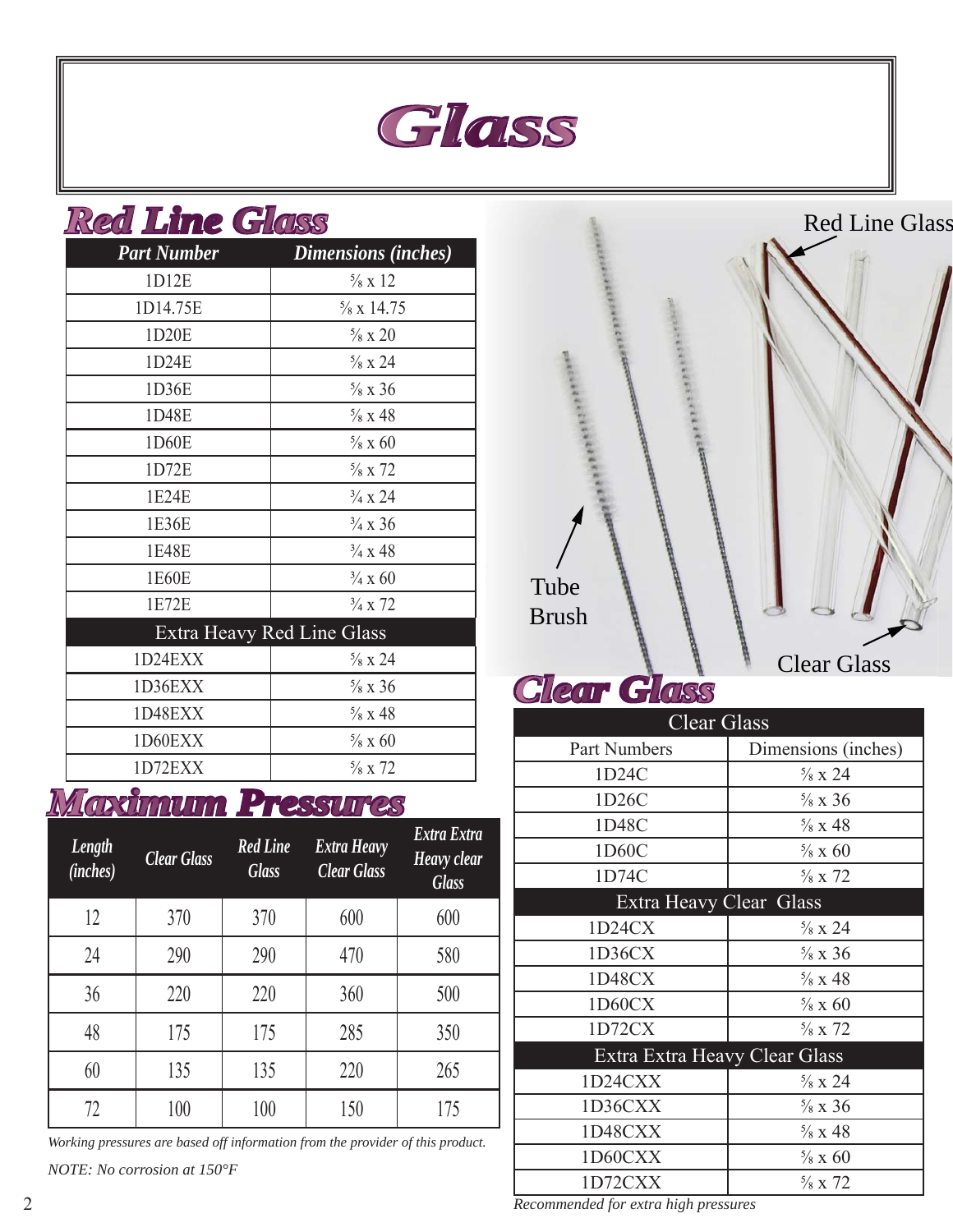

*Recommended Spare Parts*



4 15476 1 <sup>5</sup>/<sub>8</sub>" Brass Nut

| <b>Part Number</b>             | <b>Description</b>               |
|--------------------------------|----------------------------------|
| GCH-13520                      | <b>Glass Cutter</b>              |
| GCH-13600-5                    | <b>Replacement Wheel and Pin</b> |
| <b>Recommended Spare Parts</b> |                                  |

*Plastic Tube*

| <b>Part Number</b> | Dimensions (inches) |
|--------------------|---------------------|
| 1D72P              | $\frac{5}{8}$ x 72  |
| 1E72P              | $\frac{3}{4}$ x 72  |

# *Extra Heavy Plastic Tube*

| <b>Part Number</b> | Dimensions (inches) |
|--------------------|---------------------|
| 1D72PX             | $\frac{5}{8}$ x 72  |

*Recommended for extra high pressures*

| Tube Brush         |                                  |
|--------------------|----------------------------------|
| <b>Part Number</b> | <b>Description</b>               |
| 15466              | $\frac{5}{8}$ " x 48" Tube Brush |
|                    |                                  |